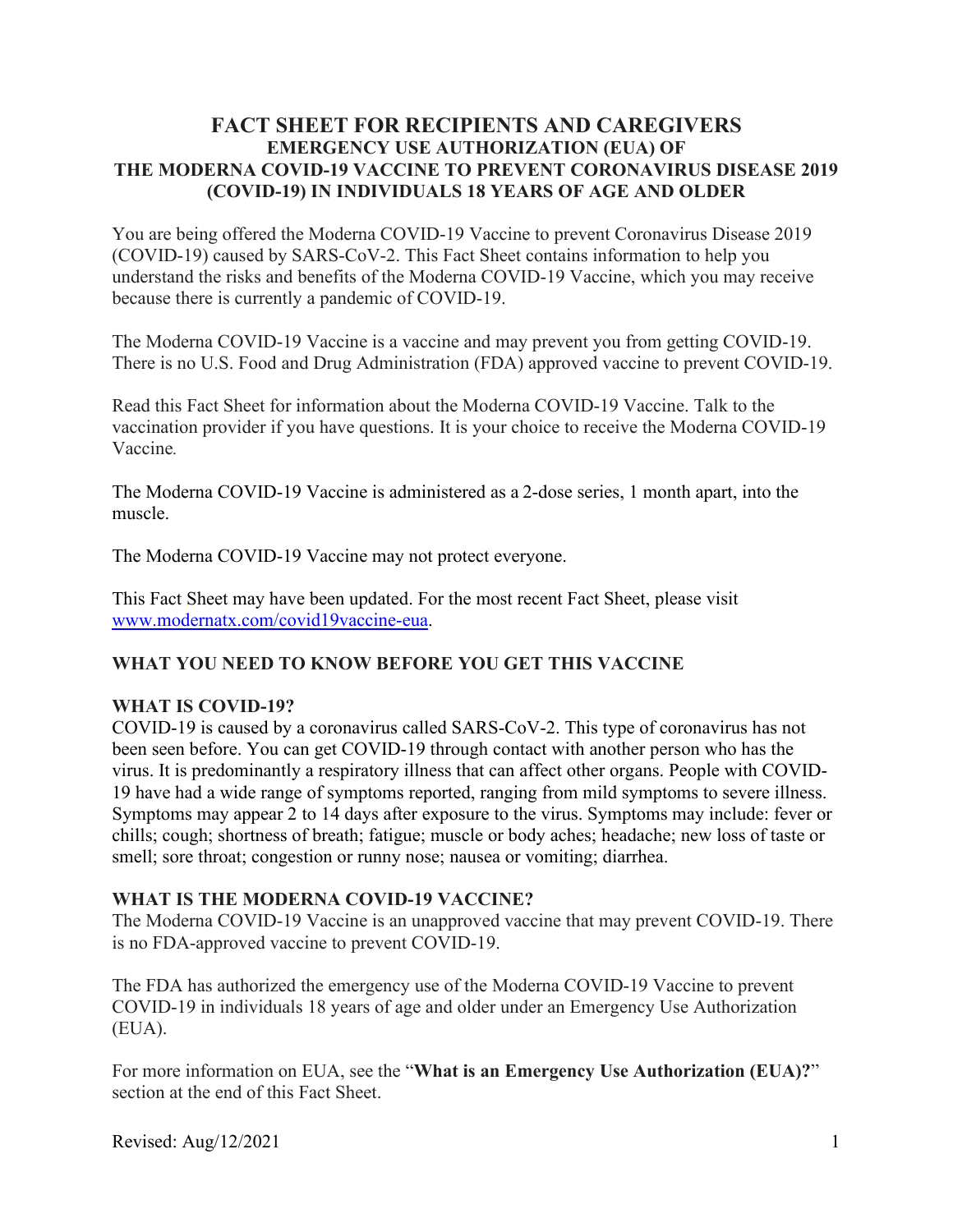### **WHAT SHOULD YOU MENTION TO YOUR VACCINATION PROVIDER BEFORE YOU GET THE MODERNA COVID-19 VACCINE?**

Tell your vaccination provider about all of your medical conditions, including if you:

- have any allergies
- have had myocarditis (inflammation of the heart muscle) or pericarditis (inflammation of the lining outside the heart)
- have a fever
- have a bleeding disorder or are on a blood thinner
- are immunocompromised or are on a medicine that affects your immune system
- are pregnant or plan to become pregnant
- are breastfeeding
- have received another COVID-19 vaccine

# **WHO SHOULD GET THE MODERNA COVID-19 VACCINE?**

FDA has authorized the emergency use of the Moderna COVID-19 Vaccine in individuals 18 years of age and older.

# **WHO SHOULD NOT GET THE MODERNA COVID-19 VACCINE?**

You should not get the Moderna COVID-19 Vaccine if you:

- had a severe allergic reaction after a previous dose of this vaccine
- had a severe allergic reaction to any ingredient of this vaccine

# **WHAT ARE THE INGREDIENTS IN THE MODERNA COVID-19 VACCINE?**

The Moderna COVID-19 Vaccine contains the following ingredients: messenger ribonucleic acid (mRNA), lipids (SM-102, polyethylene glycol [PEG] 2000 dimyristoyl glycerol [DMG], cholesterol, and 1,2-distearoyl-sn-glycero-3-phosphocholine [DSPC]), tromethamine, tromethamine hydrochloride, acetic acid, sodium acetate trihydrate, and sucrose.

# **HOW IS THE MODERNA COVID-19 VACCINE GIVEN?**

The Moderna COVID-19 Vaccine will be given to you as an injection into the muscle.

The Moderna COVID-19 Vaccine vaccination series is 2 doses given 1 month apart.

If you receive one dose of the Moderna COVID-19 Vaccine, you should receive a second dose of the same vaccine 1 month later to complete the vaccination series.

If you are immunocompromised, you may receive a third dose of the Moderna COVID-19 Vaccine at least 1 month after the second dose.

# **HAS THE MODERNA COVID-19 VACCINE BEEN USED BEFORE?**

The Moderna COVID-19 Vaccine is an unapproved vaccine. In clinical trials, approximately 15,400 individuals 18 years of age and older have received at least 1 dose of the Moderna COVID-19 Vaccine.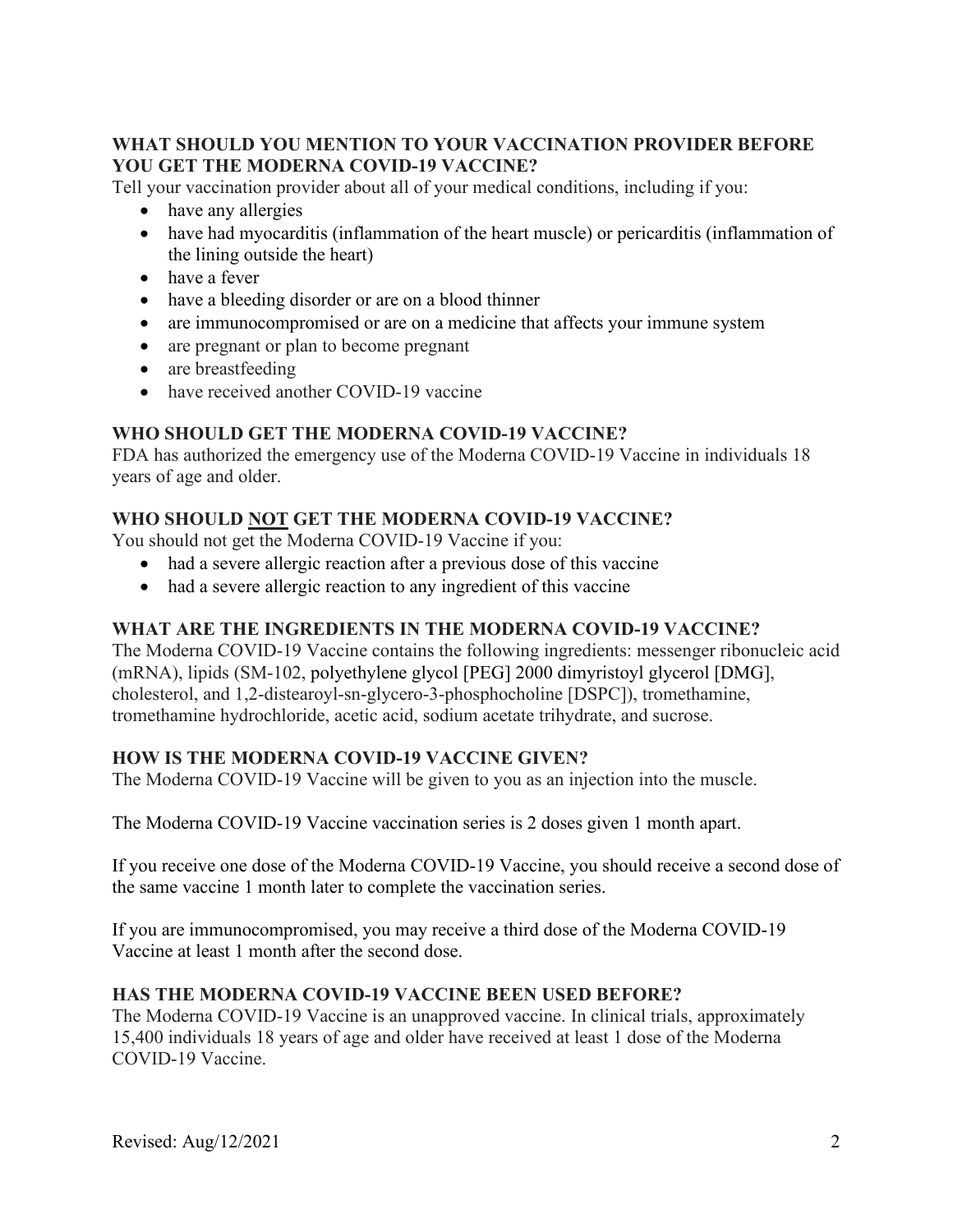### **WHAT ARE THE BENEFITS OF THE MODERNA COVID-19 VACCINE?**

In an ongoing clinical trial, the Moderna COVID-19 Vaccine has been shown to prevent COVID-19 following 2 doses given 1 month apart. The duration of protection against COVID-19 is currently unknown.

### **WHAT ARE THE RISKS OF THE MODERNA COVID-19 VACCINE***?*

There is a remote chance that the Moderna COVID-19 Vaccine could cause a severe allergic reaction. A severe allergic reaction would usually occur within a few minutes to one hour after getting a dose of the Moderna COVID-19 Vaccine. For this reason, your vaccination provider may ask you to stay at the place where you received your vaccine for monitoring after vaccination. Signs of a severe allergic reaction can include:

- Difficulty breathing
- Swelling of your face and throat
- A fast heartbeat
- A bad rash all over your body
- Dizziness and weakness

Myocarditis (inflammation of the heart muscle) and pericarditis (inflammation of the lining outside the heart) have occurred in some people who have received the Moderna COVID-19 Vaccine. In most of these people, symptoms began within a few days following receipt of the second dose of the Moderna COVID-19 Vaccine. The chance of having this occur is very low. You should seek medical attention right away if you have any of the following symptoms after receiving the Moderna COVID-19 Vaccine:

- Chest pain
- Shortness of breath
- Feelings of having a fast-beating, fluttering, or pounding heart

Side effects that have been reported in a clinical trial with the Moderna COVID-19 Vaccine include:

- Injection site reactions: pain, tenderness and swelling of the lymph nodes in the same arm of the injection, swelling (hardness), and redness
- General side effects: fatigue, headache, muscle pain, joint pain, chills, nausea and vomiting, and fever

Side effects that have been reported during post-authorization use of the Moderna COVID-19 Vaccine include:

- Severe allergic reactions
- Myocarditis (inflammation of the heart muscle)
- Pericarditis (inflammation of the lining outside the heart)

These may not be all the possible side effects of the Moderna COVID-19 Vaccine. Serious and unexpected side effects may occur. The Moderna COVID-19 Vaccine is still being studied in clinical trials.

# **WHAT SHOULD I DO ABOUT SIDE EFFECTS?**

If you experience a severe allergic reaction, call 9-1-1, or go to the nearest hospital.

Revised:  $\text{Aug}/12/2021$  3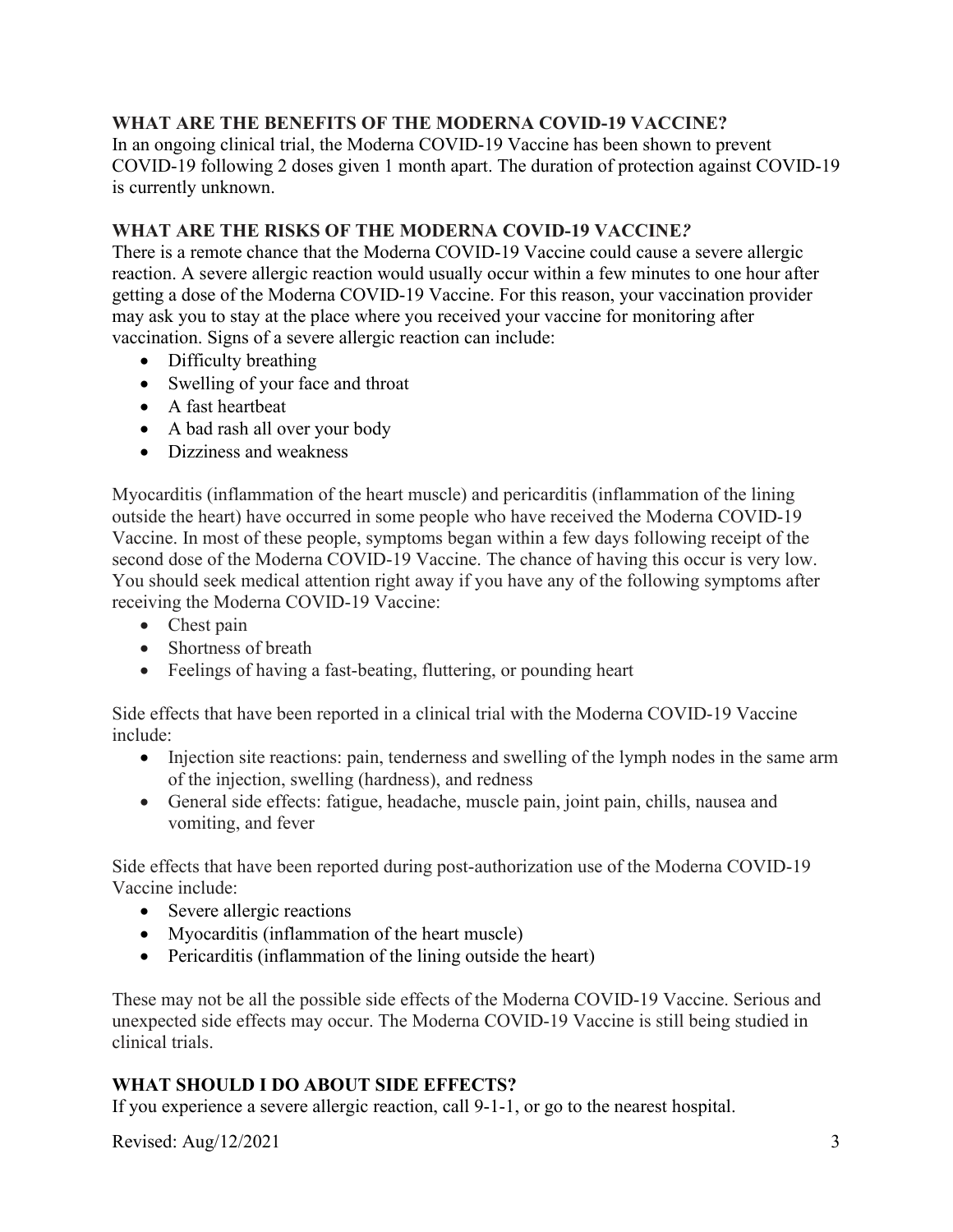Call the vaccination provider or your healthcare provider if you have any side effects that bother you or do not go away.

Report vaccine side effects to **FDA/CDC Vaccine Adverse Event Reporting System (VAERS)**. The VAERS toll-free number is 1-800-822-7967 or report online to https://vaers.hhs.gov/reportevent.html. Please include "Moderna COVID-19 Vaccine EUA" in the first line of box #18 of the report form.

In addition, you can report side effects to ModernaTX, Inc. at 1-866-MODERNA (1-866-663- 3762).

You may also be given an option to enroll in **v-safe. V-safe** is a new voluntary smartphone-based tool that uses text messaging and web surveys to check in with people who have been vaccinated to identify potential side effects after COVID-19 vaccination. **V-safe** asks questions that help CDC monitor the safety of COVID-19 vaccines. **V-safe** also provides second-dose reminders if needed and live telephone follow-up by CDC if participants report a significant health impact following COVID-19 vaccination. For more information on how to sign up, visit: www.cdc.gov/vsafe.

# **WHAT IF I DECIDE NOT TO GET THE MODERNA COVID-19 VACCINE?**

It is your choice to receive or not receive the Moderna COVID-19 Vaccine. Should you decide not to receive it, it will not change your standard medical care.

### **ARE OTHER CHOICES AVAILABLE FOR PREVENTING COVID-19 BESIDES MODERNA COVID-19 VACCINE?**

Currently, there is no FDA-approved alternative vaccine available for prevention of COVID-19. Other vaccines to prevent COVID-19 may be available under Emergency Use Authorization.

# **CAN I RECEIVE THE MODERNA COVID-19 VACCINE WITH OTHER VACCINES?**

There is no information on the use of the Moderna COVID-19 Vaccine with other vaccines.

# **WHAT IF I AM IMMUNOCOMPROMISED?**

If you are immunocompromised, you may receive a third dose of the Moderna COVID-19 Vaccine. The third dose may still not provide full immunity to COVID-19 in people who are immunocompromised, and you should continue to maintain physical precautions to help prevent COVID-19. In addition, your close contacts should be vaccinated as appropriate.

### **WHAT IF I AM PREGNANT OR BREASTFEEDING?**

If you are pregnant or breastfeeding, discuss your options with your healthcare provider.

# **WILL THE MODERNA COVID-19 VACCINE GIVE ME COVID-19?**

No. The Moderna COVID-19 Vaccine does not contain SARS-CoV-2 and cannot give you COVID-19.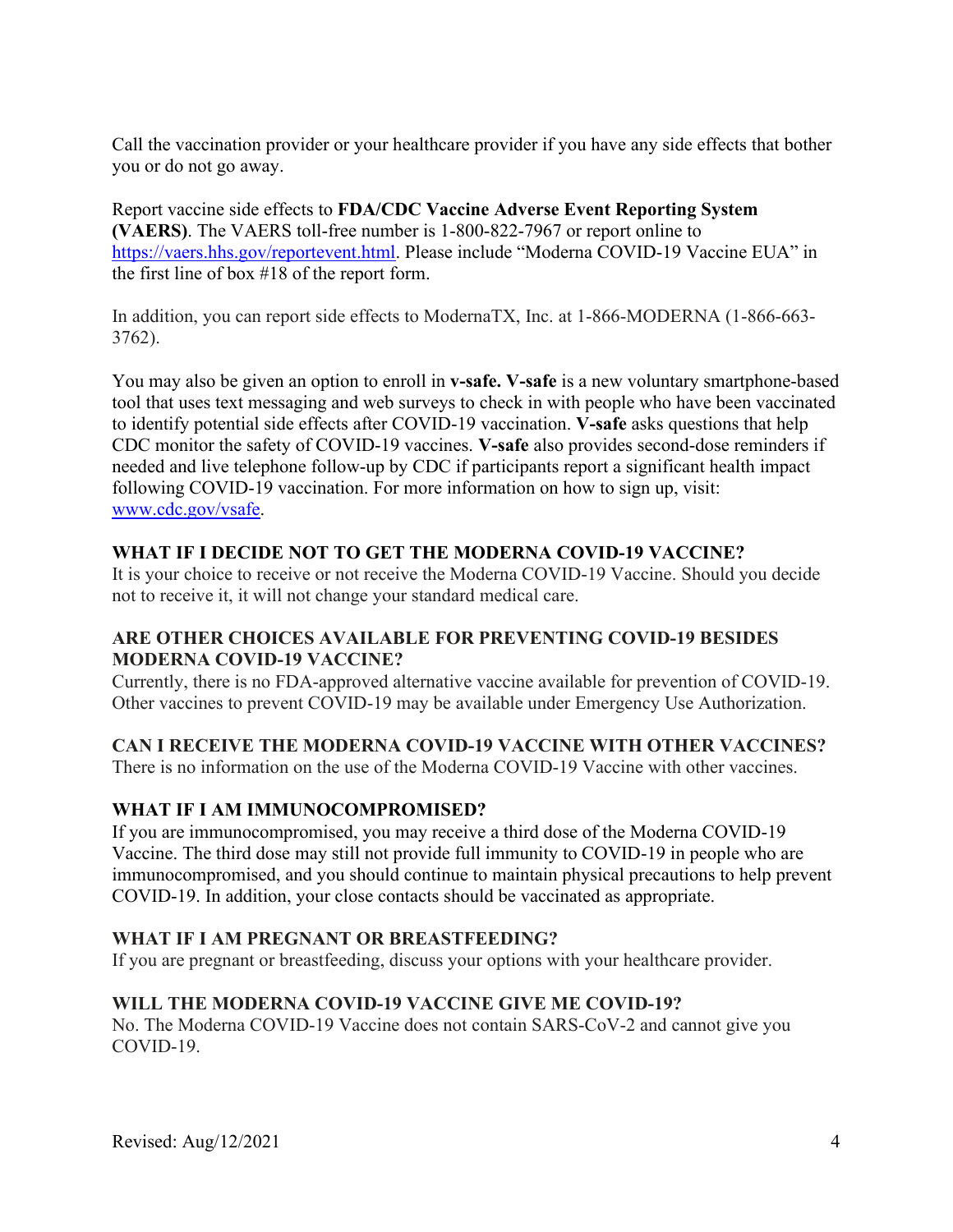# **KEEP YOUR VACCINATION CARD**

When you receive your first dose, you will get a vaccination card to show you when to return for your second dose of the Moderna COVID-19 Vaccine. Remember to bring your card when you return.

### **ADDITIONAL INFORMATION**

If you have questions, visit the website or call the telephone number provided below.

To access the most recent Fact Sheets, please scan the QR code provided below.

| Moderna COVID-19 Vaccine website     | Telephone number   |
|--------------------------------------|--------------------|
| www.modernatx.com/covid19vaccine-eua | 1-866-MODERNA      |
|                                      | $(1-866-663-3762)$ |

### **HOW CAN I LEARN MORE?**

- Ask the vaccination provider
- Visit CDC at https://www.cdc.gov/coronavirus/2019-ncov/index.html
- Visit FDA at https://www.fda.gov/emergency-preparedness-and-response/mcm-legalregulatory-and-policy-framework/emergency-use-authorization
- Contact your state or local public health department

### **WHERE WILL MY VACCINATION INFORMATION BE RECORDED?**

The vaccination provider may include your vaccination information in your state/local jurisdiction's Immunization Information System (IIS) or other designated system. This will ensure that you receive the same vaccine when you return for the second dose. For more information about IISs, visit: https://www.cdc.gov/vaccines/programs/iis/about.html.

### **CAN I BE CHARGED AN ADMINISTRATION FEE FOR RECEIPT OF THE COVID-19 VACCINE?**

No. At this time, the provider cannot charge you for a vaccine dose and you cannot be charged an out-of-pocket vaccine administration fee or any other fee if only receiving a COVID-19 vaccination. However, vaccination providers may seek appropriate reimbursement from a program or plan that covers COVID-19 vaccine administration fees for the vaccine recipient (private insurance, Medicare, Medicaid, HRSA COVID-19 Uninsured Program for non-insured recipients).

### **WHERE CAN I REPORT CASES OF SUSPECTED FRAUD?**

Individuals becoming aware of any potential violations of the CDC COVID-19 Vaccination Program requirements are encouraged to report them to the Office of the Inspector General, U.S. Department of Health and Human Services, at 1-800-HHS-TIPS or TIPS.HHS.GOV.